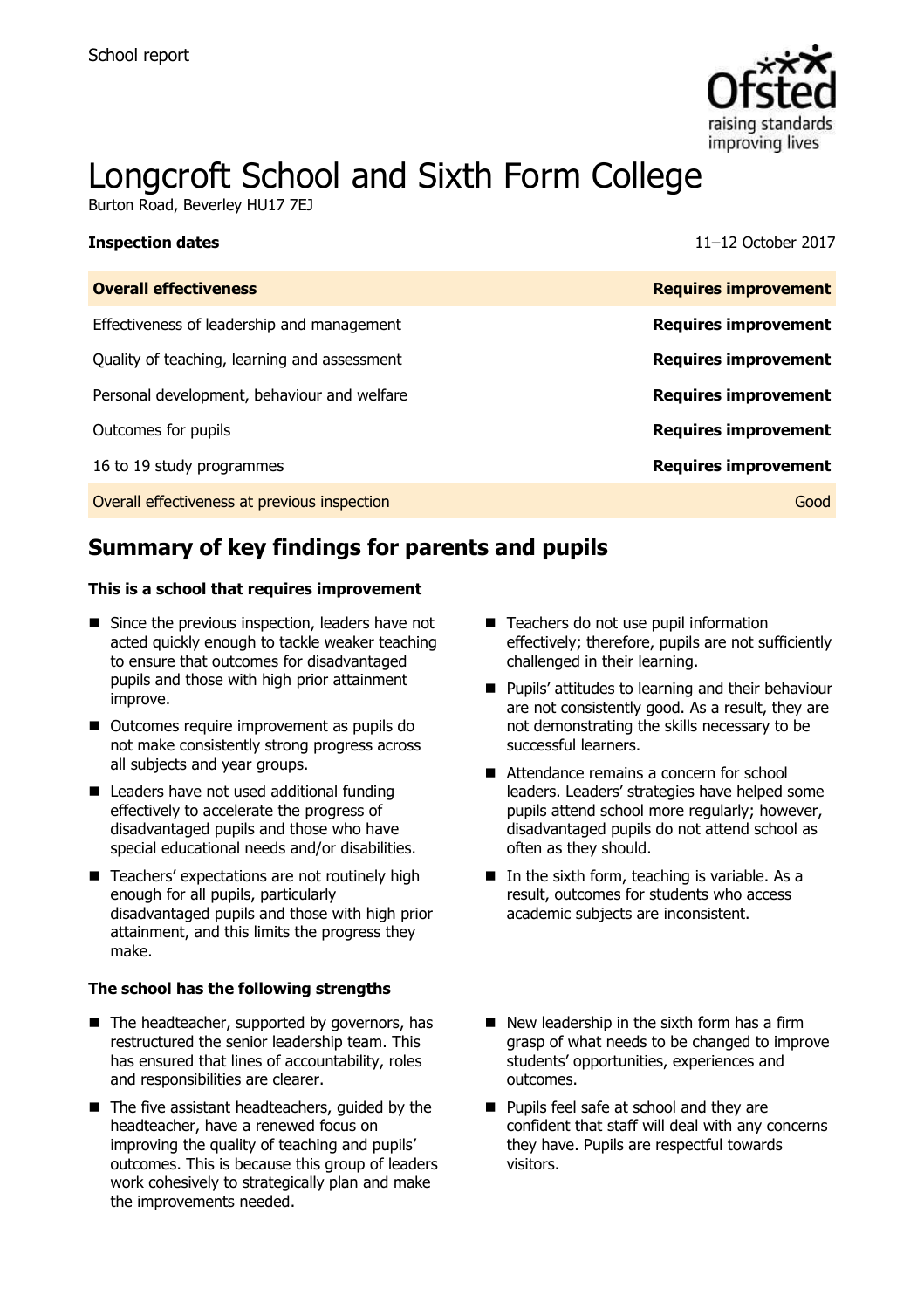

# **Full report**

### **What does the school need to do to improve further?**

- Improve the quality of teaching, learning and assessment by ensuring that all teachers:
	- have consistently high expectations of all pupils
	- use pupil information to plan learning that challenges pupils sufficiently and set activities that match the varying needs and abilities of pupils, particularly high prior attaining pupils and disadvantaged pupils
	- use questioning skilfully so that pupils are encouraged to develop and deepen their knowledge and understanding
	- follow the school's policy to provide pupils with advice and guidance that help them improve their work
	- give pupils sufficient opportunities to improve their spoken and written responses
	- encourage high levels of literacy, particularly spelling, punctuation and grammar, across all subject areas.
- Improve pupils' personal development, behaviour and welfare by:
	- embedding routines so that pupils have high expectations and aspirations of what they can do and achieve
	- promoting consistent, positive attitudes to learning
	- ensuring that attendance overall and for groups of pupils, particularly disadvantaged pupils, improves to be in line with, or better than, the national average.
- Improve the effectiveness of leadership and management by ensuring that:
	- all leaders encourage and embed a culture of high aspirations and expectations of staff and pupils
	- all leaders take an active role in rigorously evaluating and improving the quality of teaching, learning and assessment across the school
	- outcomes for all pupils and for groups of pupils, including students in the sixth form, across a wide range of subjects improve, particularly for the high prior attaining pupils and the disadvantaged pupils
	- middle leaders take greater responsibility for the quality of teaching, progress and attainment of pupils in their departments across key stages 3, 4 and 5
	- the effect of additional funding the school receives, including the pupil premium and funding for pupils who have special educational needs and/or disabilities, is more rigorously monitored and evaluated against pupils' outcomes.

An external review of the school's use of the pupil premium funding should be undertaken in order to assess how this aspect of leadership and management may be improved.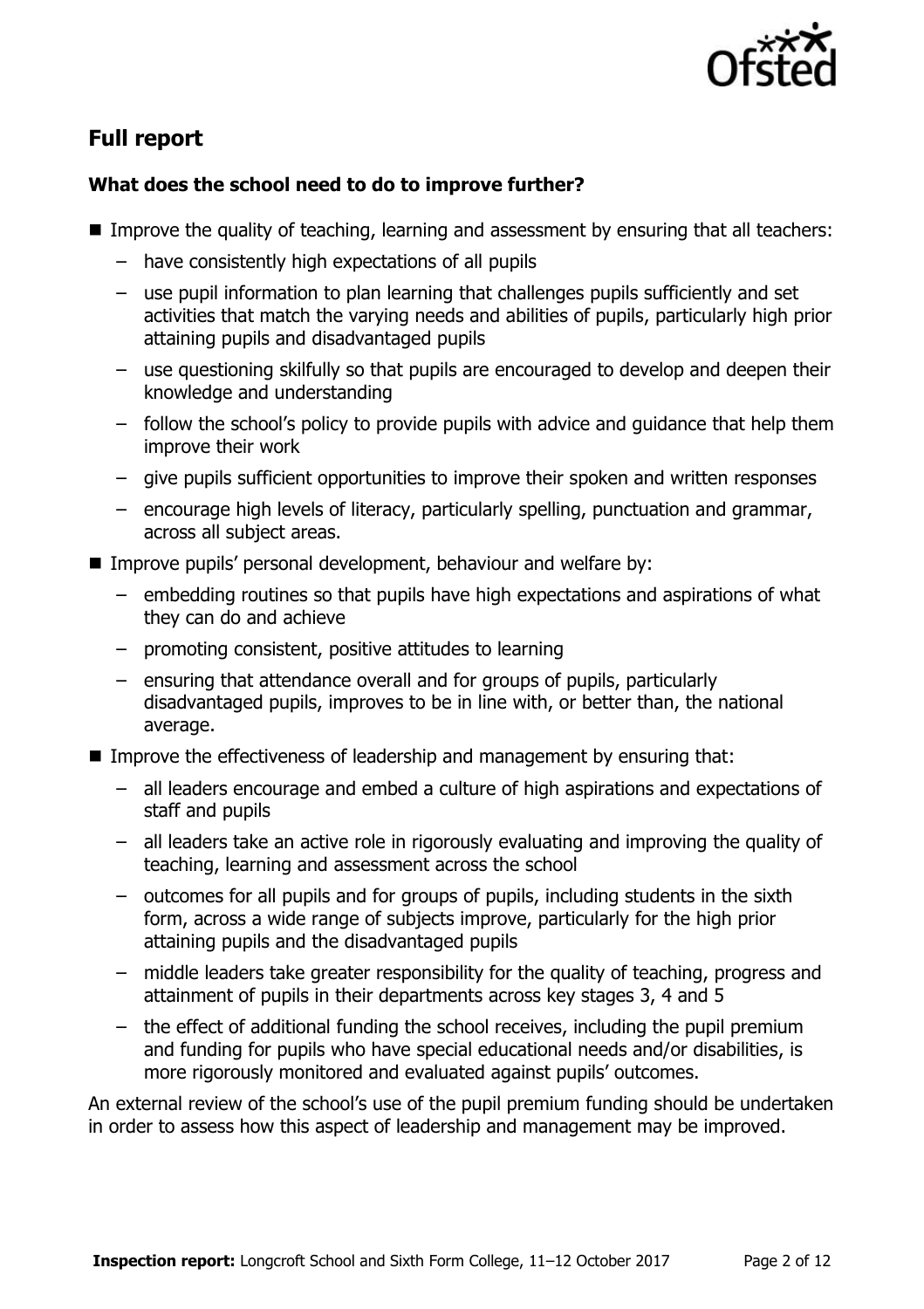

# **Inspection judgements**

#### **Effectiveness of leadership and management Requires improvement**

- Since the previous inspection, leaders have not acted swiftly enough to tackle weaker teaching. As a result, outcomes for disadvantaged pupils and those who enter the school with high prior attainment has declined.
- Leaders and governors acknowledge that they have not used additional funding strategically enough in order to secure better outcomes for disadvantaged pupils and those who have special educational needs and/or disabilities. While current pupils in Years 8 and 9 are showing some signs of improvement, the overall progress made by these groups of pupils in the school remains low.
- The school's self-evaluation document is not rooted in enough evidence so that the headteacher, deputy headteacher and governors have an accurate view of the school's overall effectiveness. However, leaders and governors have accurately identified what they need to do to improve certain areas, such as outcomes for disadvantaged pupils and those who enter the school with high prior attainment.
- School improvement planning is not having the desired impact across the school at this early stage. In some aspects, the plan lacks clarity and actions are not precisely linked to improving the quality of teaching and learning and pupils' outcomes. Leaders, governors and staff are yet to take on their full roles in the implementation of this plan and, as a consequence, the quality of teaching is not improving rapidly enough.
- The extent to which middle leaders are having an impact on improvements is variable. There are variations in pupils' experiences and outcomes within subject departments. As a result, they are not improving the quality of teaching in their departments quick enough.
- In the past, professional development opportunities for staff have not had a positive impact on improving the quality of teaching and learning. This is because these opportunities have not met teachers' development needs or been aligned to school improvement priorities. Newly appointed senior leaders are in the process of ensuring that professional development opportunities link to the school's priorities of improving the quality of teaching. However, it is too soon to evaluate the impact of such opportunities.
- Senior leaders carry out performance management for teaching staff and targets set now link to improving standards. Leaders set and review targets with staff and if staff do not meet these targets, they understand that they are not automatically eligible for pay progression.
- The curriculum is broad and it is planned by leaders so that pupils can study a wide range of subjects. Pupils can access and opt for, in key stage 4, history, geography and modern foreign languages should they wish. Leaders acknowledge that the curriculum has not met the needs of disadvantaged pupils in the past. Currently, pupils access better-quality advice and guidance to inform their subject choices before they begin key stage 4.
- Leaders' planned provision to develop pupils' spiritual, moral, social and cultural understanding is taught through the school's assembly and form time programme.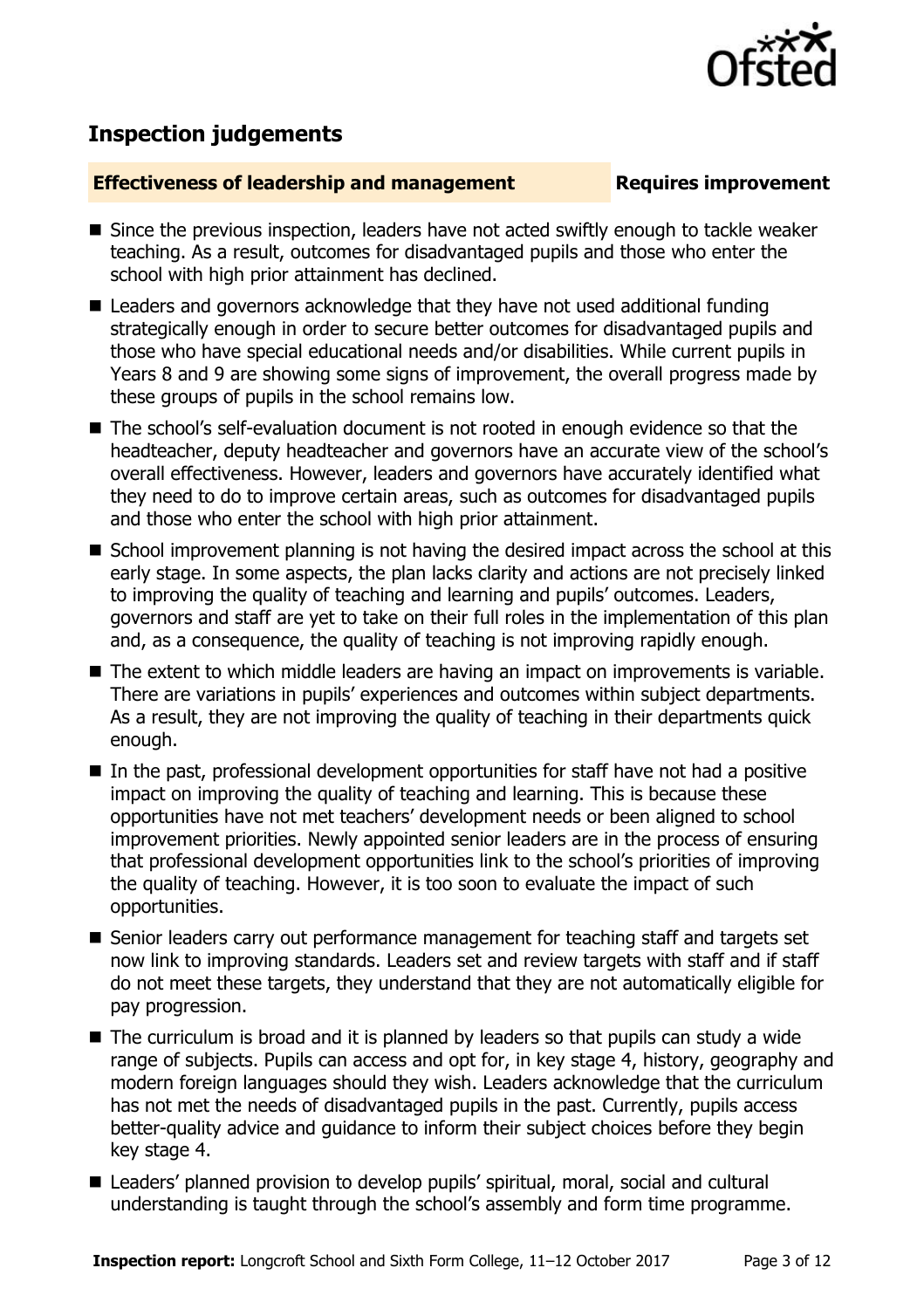

Pupils understand the skills and values they need to be positive members of the school and the wider community.

- School leaders spend the Year 7 additional catch-up funding effectively. Pupils who enter the school with low starting points in literacy access a bespoke curriculum that enables them to develop their spelling and reading skills. As a result, current Year 7 and Year 8 pupils who access this provision are developing these essential skills quicker. For example, inspectors heard some of these pupils read well because of this support.
- The headteacher, supported by governors, has restructured and reorganised the senior leadership team. As a result of this, newly appointed assistant headteachers, cohesively and with vigour, have undertaken a thorough and insightful review of what needs to be done to improve the quality of teaching, strengthen leadership and improve pupils' outcomes. This group of senior leaders has brought about a renewed and sharper focus to strategic planning. However, the full impact of their actions is yet to be seen across all areas of the school.
- Senior leaders have recently improved systems to monitor the quality of teaching and the effectiveness of middle leadership. Consequently, most senior leaders are building a more accurate view of the strengths and weaknesses of each department. Leaders meet with middle leaders to hold them to account for the progress and attainment of all pupils in their departments.

#### **Governance of the school**

- Governors understand their responsibilities. They are ambitious for the well-being and experiences of pupils. As a group, they understand the importance of improving the quality of teaching across the school.
- The governing body has recently elected a new chair, vice-chair and additional governors. Governors have a wide range of skills and they are using these skills to hold leaders increasingly to account. Records of governors' meetings demonstrate the capacity that governors have to support and challenge leaders effectively.
- Governors diligently fulfil all of their statutory duties, such as ensuring that all safeguarding procedures are in place and under regular review.
- Governors are developing a much clearer picture of the strengths and weaknesses of teaching in the school.

### **Safeguarding**

- The arrangements for safeguarding are effective. School leaders maintain accurate and appropriate records. They ensure a thorough approach to safer recruitment and that all appropriate procedures are in place for checking the background information of staff when they are appointed.
- Staff are aware of their role in ensuring pupils' safety and welfare. They access regular safeguarding training and because of this have a good knowledge of the risks that pupils may face. Where appropriate, staff work well with other agencies to ensure that vulnerable pupils get the support they need.
- **Pupils are taught how to recognise and keep themselves safe from harm or danger, for**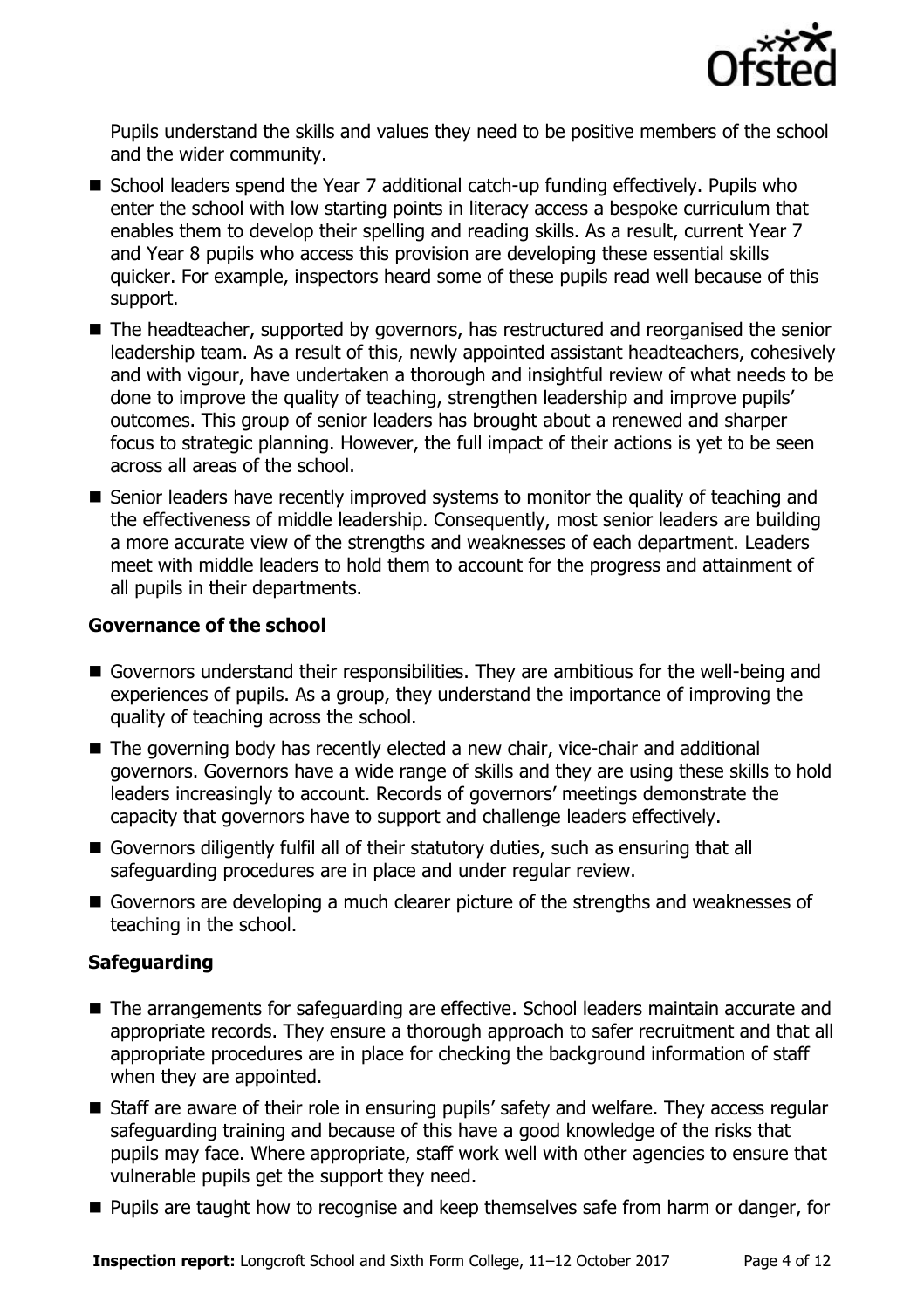

example through effective sessions about e-safety. The vast majority of pupils say that they feel safe and are well looked after in school. Pupils are aware of who to report concerns to and are confident that pastoral staff will deal with issues effectively. The majority of parents and carers also report that they feel their children are safe at school.

Increased supervision of pupils in the dining areas and when moving from lesson to lesson, for example from the upper to lower school building and vice versa, is reducing reported incidents of pushing, shoving and boisterous behaviour. Leaders are well aware of how important it is to continue such supervision.

### **Quality of teaching, learning and assessment Requires improvement**

- The quality of teaching and learning is variable and inconsistent. Since the last inspection, the quality of teaching has not been of sufficiently high quality to ensure that all pupils make the progress they are capable of.
- Teachers do not routinely have high expectations of what pupils can achieve, particularly high-prior attaining pupils and disadvantaged pupils. As a result, these pupils do not receive activities that challenge them sufficiently and this limits the progress they make.
- Teachers do not routinely use pupil information available to plan learning or set activities that matches the varying needs and abilities of pupils. As a result, some pupils are not challenged sufficiently in their learning. In English and mathematics, for example, pupils' experiences are variable and because of this some pupils are frequently set activities that requires them to work at a lower level than they are capable of. Where work planned by teachers does challenge pupils, for example in art, they make better progress in developing their skills, knowledge and understanding.
- Teachers do not always use questioning skilfully and this leads to superficial answers from pupils. It does not encourage them to think deeply about different concepts and ideas. As a result, pupils are not routinely encouraged to give depth or detail in both their spoken and written responses.
- Teachers do not always assess pupils' work in line with expectations set by school leaders. Consequently, the feedback pupils receive is inconsistent and pupils' misconceptions, particularly around spelling, punctuation and grammar, remain unaddressed. In addition, not all teachers insist on the highest standards in presentation, and therefore some pupils' work is messy and unfinished.
- Strategies to encourage pupils' literacy skills, for example writing at length, are underdeveloped across a range of subjects, particularly in geography, history and science. There are few planned opportunities afforded to pupils to develop and extend their mathematical skills across the curriculum.
- The use of additional adults to support pupils who have special educational needs and/or disabilities is inconsistent. Pupils make better progress from their starting points when teaching assistants support them well. The newly appointed special educational needs coordinator is redeploying support so that it has a more consistent impact on identified pupils' progress.
- Teachers have sound subject knowledge. Where teaching observed was stronger,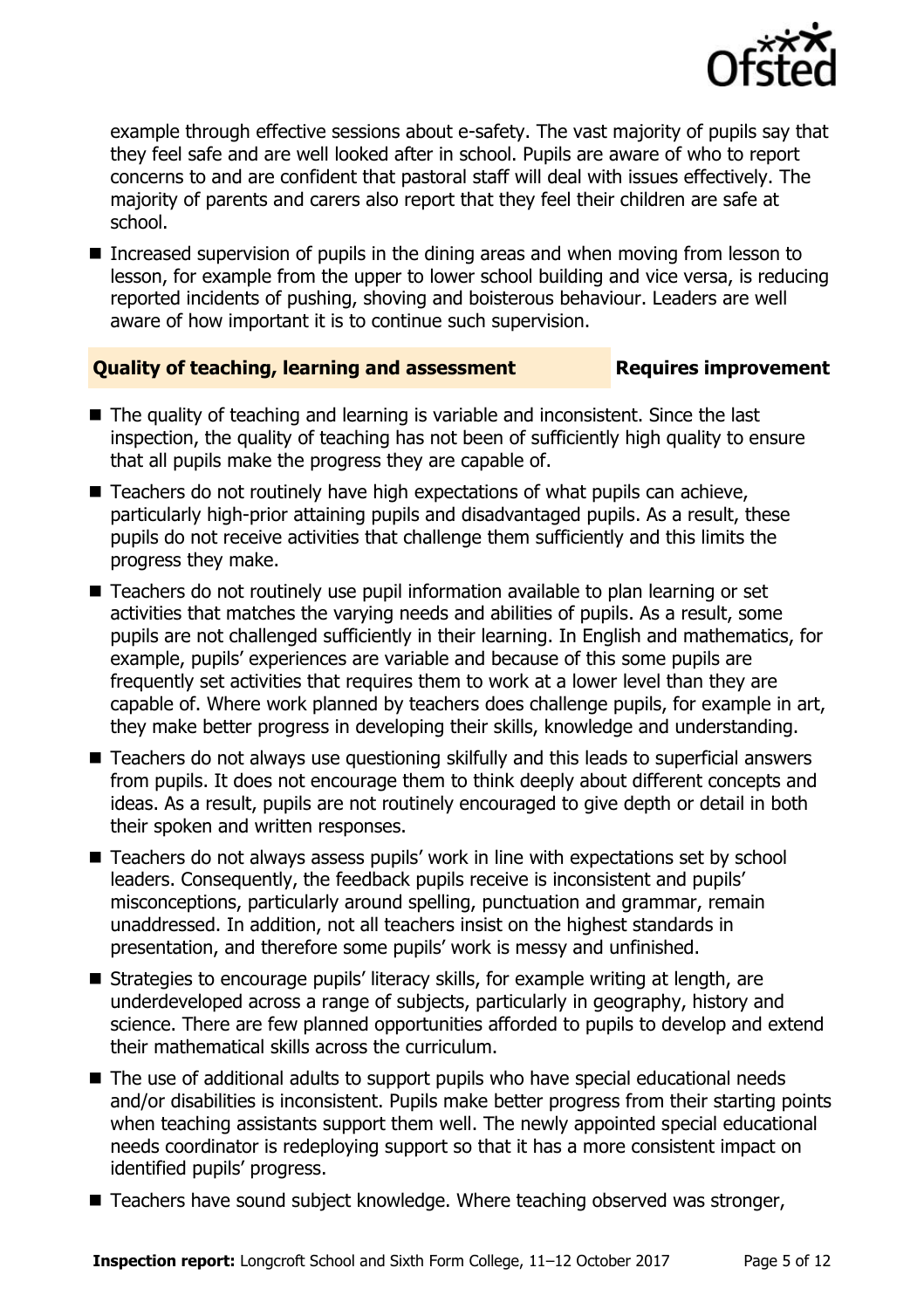

teachers use this knowledge to plan learning that engages and challenges pupils. This was evident in Year 10 history, Year 7 art and Year 11 chemistry and biology, for example.

■ Leaders' newly introduced systems to monitor the quality of teaching and learning is giving them the information they need to get to grips with the strengths and weaknesses of the quality of teaching, learning and assessment. It is giving them the evidence to strategically plan for improvements in specific department areas. It is too early to assess the impact of such strategy plans.

#### **Personal development, behaviour and welfare Fig. 2.1 Requires improvement**

#### **Personal development and welfare**

- The school's work to promote pupils' personal development and welfare requires improvement.
- Opportunities for pupils to discuss wider issues and put forward their ideas in lessons are underdeveloped. This is because teachers' questioning does not encourage pupils to expand their explanations and views. This limits pupils' confidence and their ability to share ideas. Classroom routines and opportunities are not embedded consistently enough, therefore pupils do not have high enough expectations and aspirations of what they can do and achieve.
- **Pupils' responses in relation to incidents of bullying are variable. Pupils who made their** views known say that bullying is rare and it is dealt with; however, they do not believe that staff deal with it as quickly as they could. Such views are also echoed by some parents.
- Leaders make use of alternative education provision, when the need arises. They ensure that they carry out appropriate checks to make sure that pupils attend. Leaders do not yet satisfy themselves that the provision is having a positive impact on pupils' progress.
- Pupils are respectful, polite and welcoming to visitors.
- **Pupils feel safe and well cared for by the pastoral team. Pupils understand how to stay** safe, for example online. Pupils are clear that everyone should be treated with respect. Pupils believe that everyone is treated equally in the school and the wider community, regardless of their background, religion or sexual orientation.

#### **Behaviour**

- The behaviour of pupils requires improvement because pupils' attitudes to learning and concentration levels are not consistently positive.
- **Pupils told inspectors that they believe staff do not deal with behaviour consistently.**
- **Pupils'** attendance remains a concern for school leaders. Staff from the pastoral team have had some success in reducing rates of absence for some pupils, particularly disadvantaged pupils and pupils who have special educational needs and/or disabilities. However, for these groups of pupils, their absence and persistent absence remains far too high and they do not attend school as regularly as they should. This is having a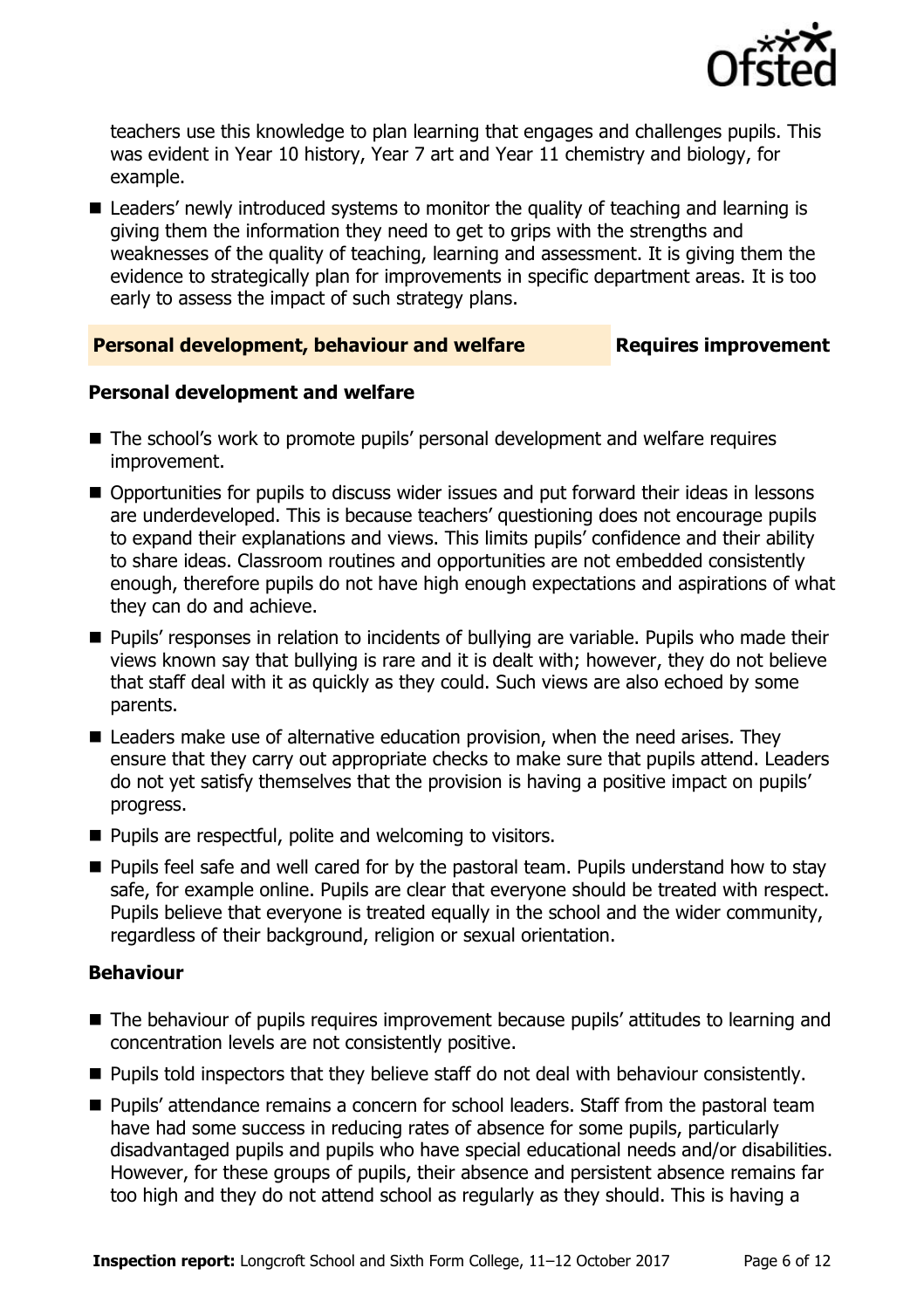

negative impact on their learning and progress over time.

- **Pupils treat the school environment with respect and do not leave litter lying around.**
- $\blacksquare$  In the main, pupils conduct themselves well during breaktimes and lunchtimes. They queue patiently and chat among themselves calmly as they wait to buy food from the canteen. Leaders have correctly increased supervision at these times, and also as pupils move between lessons.

#### **Outcomes for pupils Requires improvement**

- $\blacksquare$  The progress that pupils make is variable across the curriculum. This is because the quality of teaching is variable and inconsistent within each subject area.
- From their starting points, pupils in Year 11 in 2016 and 2017 did not make enough progress in both English and mathematics. This was particularly the case for disadvantaged pupils. In response to this, leaders have accurately identified pupils currently in Year 11 to access support and intervention in these subjects. Inspectors observed this and noted how it was having a positive impact on rapidly developing pupils' knowledge, skills and understanding. Pupils spoke about how much they appreciate and are benefiting from this additional support.
- The progress and attainment for disadvantaged pupils, over time, has been significantly lower than that of other pupils nationally across a broad range of subjects. Previously, leaders have not checked on how well additional support and strategies have been working. As a result, funding has not been used effectively enough to ensure that these pupils make consistently good progress throughout their time at school. Information provided by the school indicates that progress for this group of pupils is showing signs of improvement, particularly for disadvantaged pupils in the current Years 8 and 9.
- The most able pupils and the most able disadvantaged pupils achieve well in some subjects, such as performing arts and separate science courses. This is because the work they are set and the teaching they receive challenge them. However, the progress and attainment overall for these groups of pupils require improvement as they are inconsistent across different subjects.
- Pupils who have special educational needs and/or disabilities are not making enough progress from their different starting points. The support these pupils receive in class is inconsistent; however, additional, targeted support through the school's nurture provision is enabling current pupils in Years 7 and 8 to catch up and develop skills at a faster rate.
- Throughout the school, pupils' learning is showing some signs of improvement. This is as a result of school leaders implementing a more systematic way of using pupils' assessment information with middle leaders. Leaders acknowledge that there is still work to do to ensure that all staff are using this information consistently.

#### **16 to 19 study programmes Requires improvement**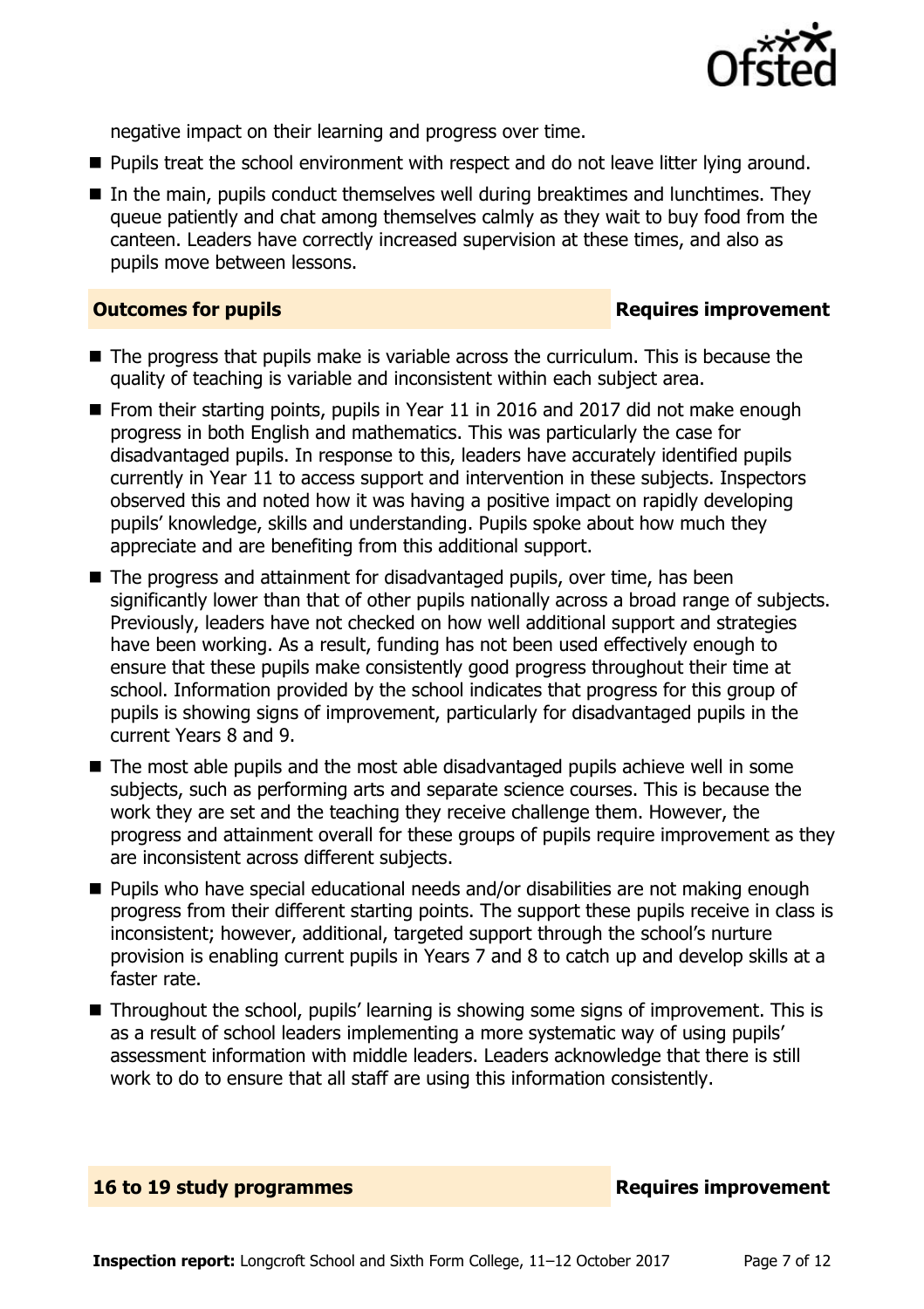

- Students' progress and attainment has declined over a three-year period. This is because leaders have not acted swiftly enough to intervene and combat underachievement in a wide range of subjects. As a consequence of this, students have underachieved and some subject performance has been variable.
- **From different starting points, students do not achieve what they are capable of in a** wide range of subjects.
- Leaders do not routinely monitor or check the quality of teaching, learning and assessment across the 16 to 19 study programmes. As a result, they have an overgenerous view of students' and subjects' performance.
- Teaching in the sixth form is variable. Teachers do not routinely challenge students to think deeply and work independently to solve problems. Also, in some subjects, for example English, students are not encouraged to think beyond the superficial meaning of ideas and this limits their understanding.
- **Personal development and welfare in the sixth form are variable. For example, careers** guidance is offered inconsistently to students and therefore not all students benefit from such advice and guidance. Students are well aware of how to stay safe and they are encouraged to take part in some enrichment activities that are on offer. They are confident and self-assured individuals.
- Teachers support those students entering the sixth form without a GCSE pass grade in English and mathematics. Students are taught well and achieve these qualifications when they resit examinations.
- Safeguarding arrangements in the sixth form are effective because leaders and teachers are vigilant. Students wear lanyards, which makes them easily identifiable, and they take responsibility for their own and others' safety. Students are well cared for by staff.
- The newly appointed head of the sixth form is ambitious and he has a firm grasp of what needs to be done to improve students' experiences. Early evidence indicates that leadership is having an impact in relation to students' academic progress and personal development. Tutors are now monitoring students' progress, experiences and aspirations.
- Provisional 2017 students' outcomes information indicates an improvement in relation to attainment. Leaders also provided evidence that demonstrated, in 2017, all students accessed education, employment or training and that retention rates of students staying on from Year 12 to Year 13 continue to be higher than the national average.
- $\blacksquare$  The school meets the requirements of the 16 to 19 study programmes. Students are well supported and guided through the process of choosing and applying to universities. Sixth-form leaders ensure that students can access work experience if it is deemed appropriate.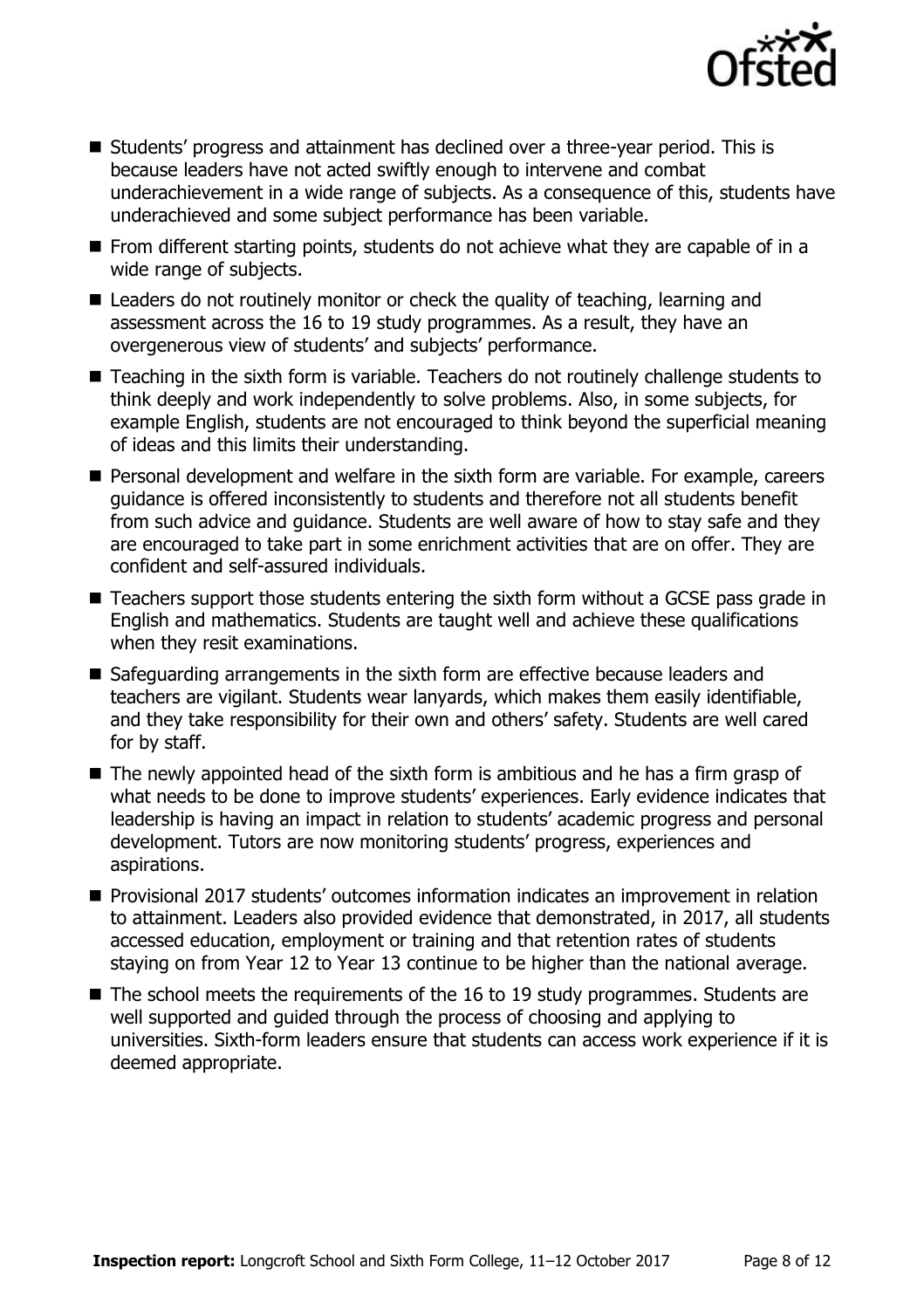

# **School details**

| Unique reference number | 118073                          |
|-------------------------|---------------------------------|
| Local authority         | <b>East Riding of Yorkshire</b> |
| Inspection number       | 10032158                        |

This inspection was carried out under section 8 of the Education Act 2005. The inspection was also deemed a section 5 inspection under the same Act.

| Secondary                        |
|----------------------------------|
| Community                        |
| 11 to 18                         |
| Mixed                            |
| Mixed                            |
| 1,061                            |
| 109                              |
| Local authority                  |
| Adam Marham                      |
| Ian O'Donnell                    |
| 01482 862171                     |
| http://www.longcroftschool.co.uk |
| school@longcroft.eriding.net     |
| 13-14 March 2013                 |
|                                  |

### **Information about this school**

- The school meets requirements on the publication of specified information on its website.
- Longcroft School and Sixth Form College is a larger than average-sized secondary school.
- The proportion of disadvantaged pupils is below the national average.
- The proportion of pupils who have special educational needs and/or disabilities is broadly in line with the national average.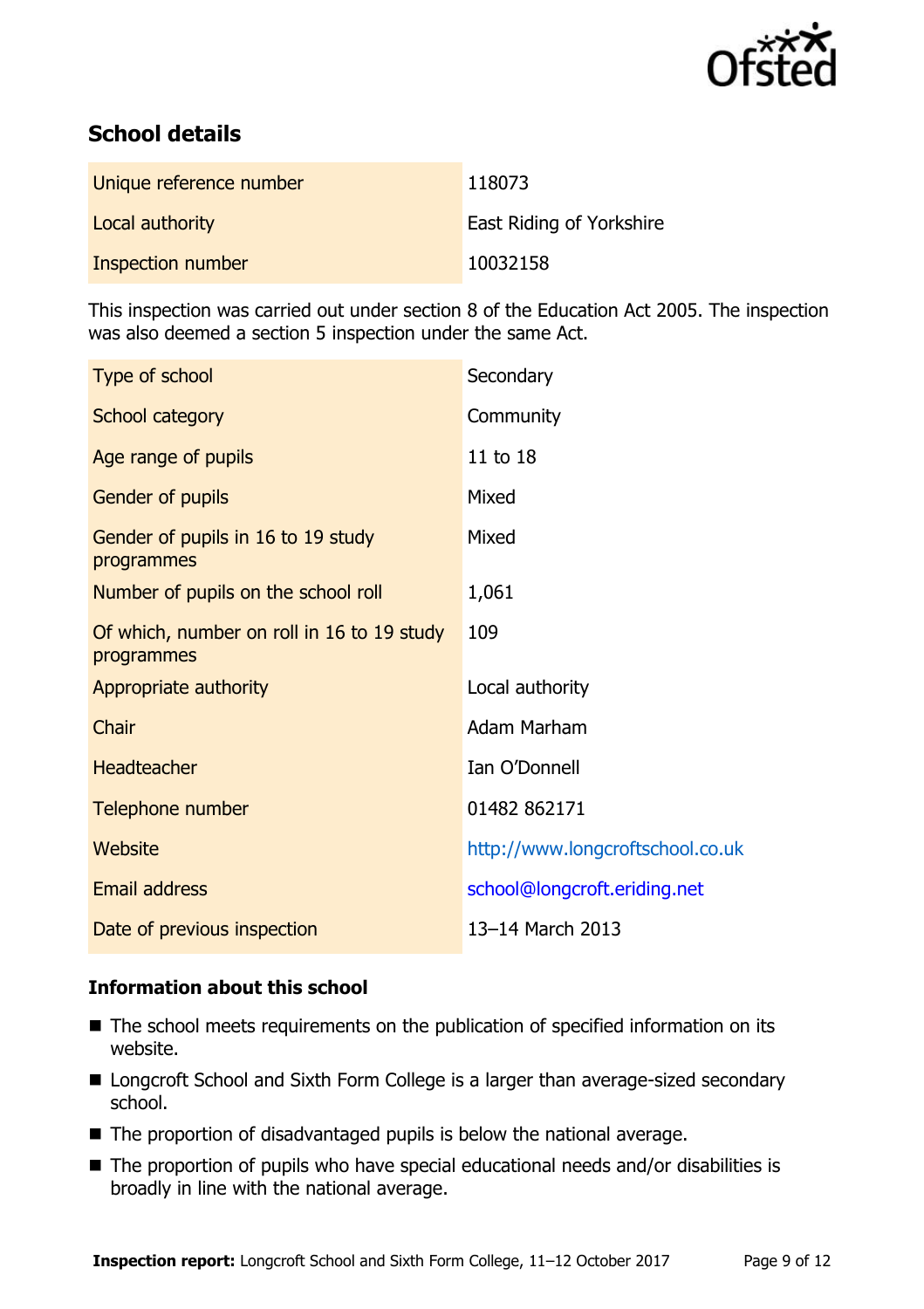

- The majority of pupils who attend the school are White British.
- The school meets the government's floor standards.
- Some pupils access full-time alternative provision at the local pupil referral unit and through local authority commissioned placements.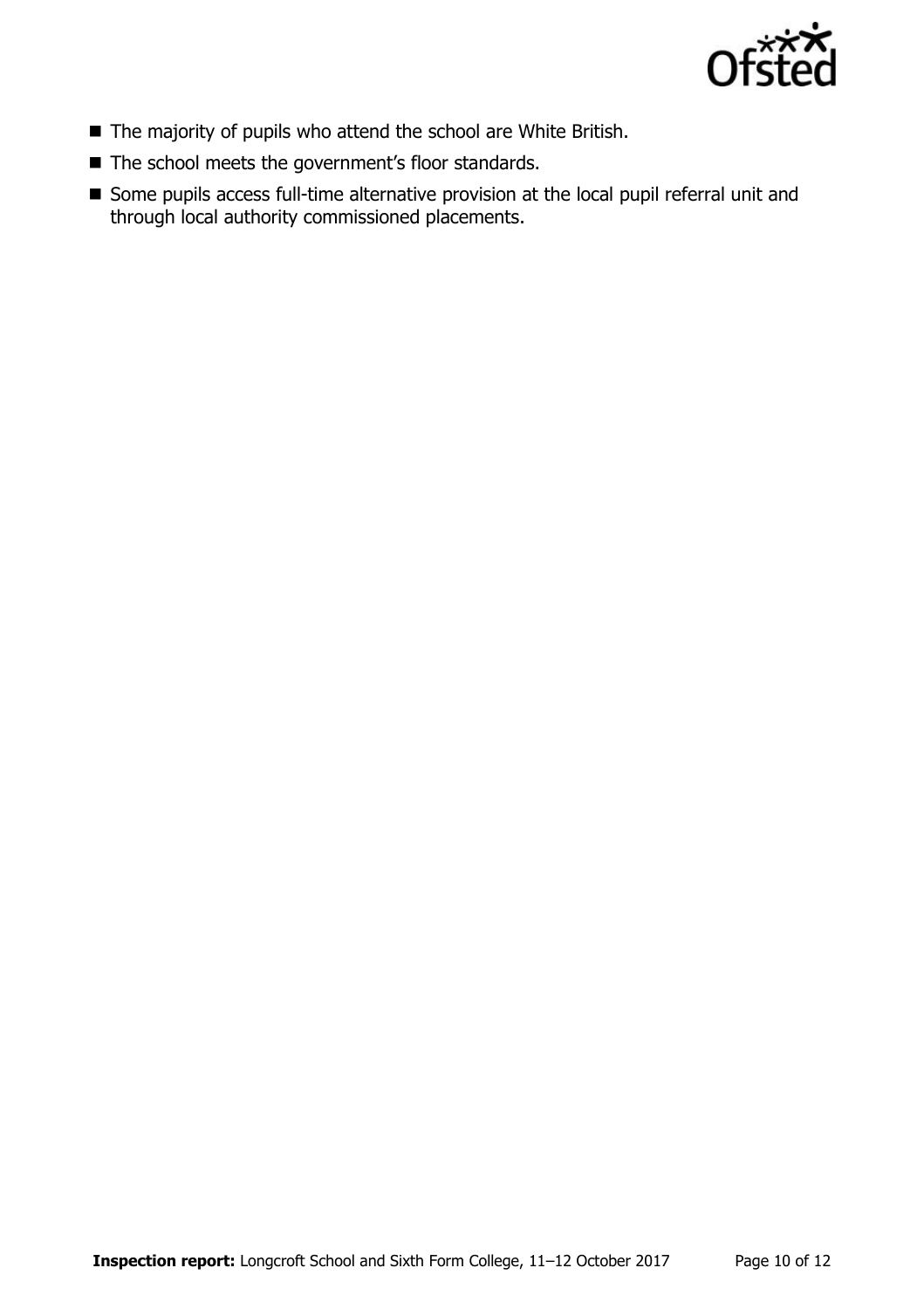

## **Information about this inspection**

- Inspectors observed teaching and learning across a wide range of subjects and ability ranges and across all key stages. Some lessons were jointly observed with members of the senior leadership team. Inspectors also listened to some pupils in key stage 3 read and they spoke to the pupils about their reading experiences.
- A detailed analysis of current pupils' work was completed by the inspection team.
- Inspectors held meetings with the headteacher, other senior leaders, a group of middle leaders and members of the governing body. Inspectors also met with a group of teachers and a group of support staff.
- Throughout the two days, inspectors spoke with different groups of pupils, both formally and informally, about their experiences, their learning and their safety.
- Inspectors observed movement around the school's site, including movement to and from the upper and lower school buildings. They also observed breaktimes, and were in the dining areas on both days of the inspection.
- Inspectors reviewed a range of the school's documentation, including that relating to safeguarding, attendance and behaviour. They also reviewed the school's selfevaluation document, the school improvement plan, governing body minutes and information relating to current pupils' progress.
- Inspectors looked at the 297 responses to Ofsted's online questionnaire, Parent View. Inspectors analysed the 58 responses to Ofsted's online questionnaire for staff and the 95 responses to Ofsted's online questionnaire for pupils.

| Darren Stewart, lead inspector | Her Majesty's Inspector |
|--------------------------------|-------------------------|
| <b>John McNally</b>            | Ofsted Inspector        |
| Janet Gabanski                 | Ofsted Inspector        |
| Jim McGrath                    | Ofsted Inspector        |
| <b>Rajinder Harrison</b>       | Ofsted Inspector        |
| <b>George Gilmore</b>          | Ofsted Inspector        |
| Peter Cole                     | Ofsted Inspector        |

#### **Inspection team**